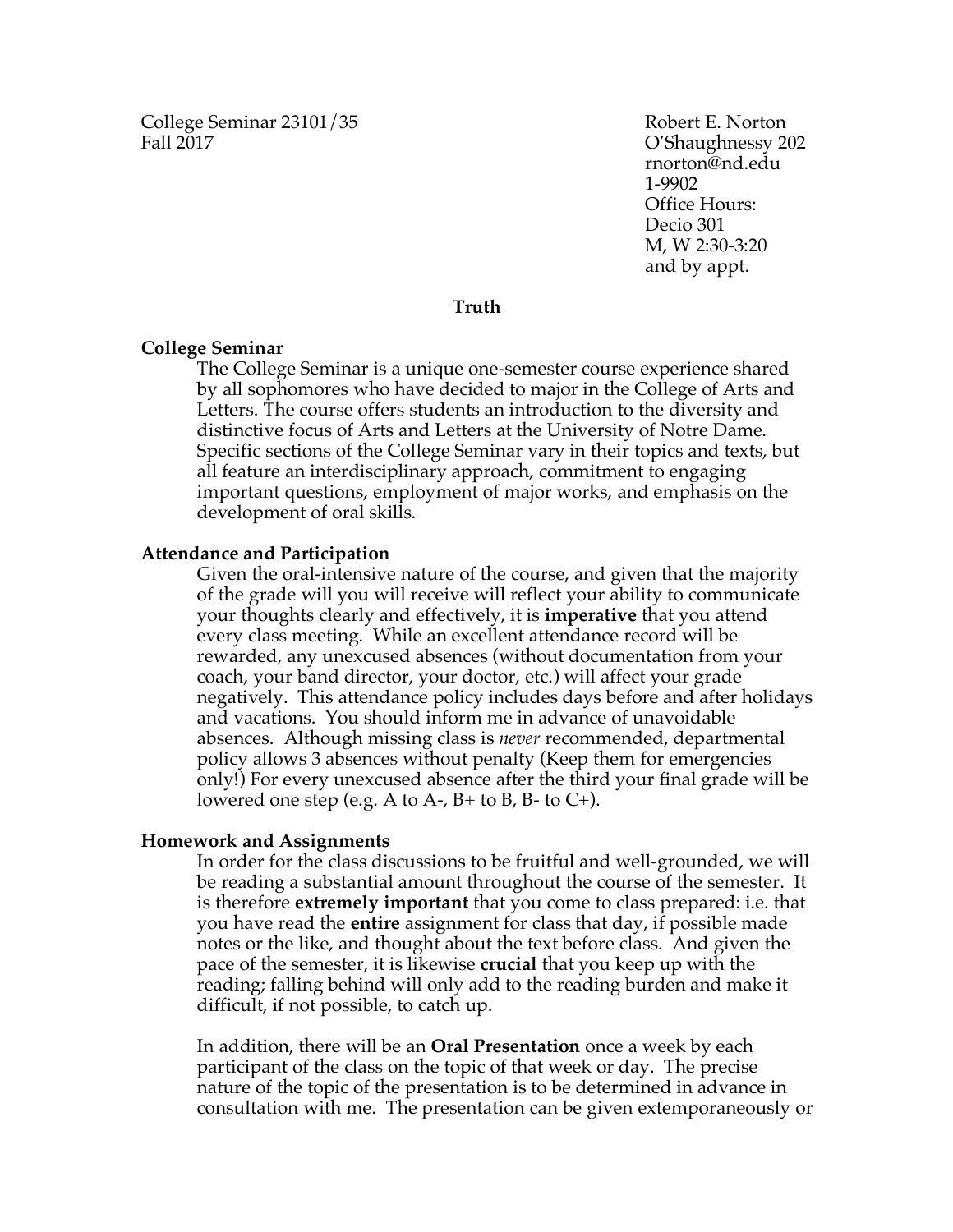from a written text (former preferred), but should be no longer than 10-15 minutes in length. The presentation will be followed by a short discussion of it by the class.

There will also be a short paper and a written final exam.

# **Honor Code**

Throughout all course activities, including written assignments, quizzes, and exams, the Honor Code is in effect: all of this work has to be your own and not anyone else's. To familiarize yourself with the Honor Code, please read the pertinent chapter in *Du Lac* (beginning on p. a-33): particularly section IV, entitled "Student Responsibilities under the Academic Code of Honor," points A through D; or visit http://www.nd.edu/~hnrcode/IV-Student\_Resp.htm. If secondary sources are used for any assignments, these sources should be listed in a bibliography at the assignment's end, and any quoted material should be placed in quotation marks and clearly attributed in a footnote. Plagiarism (i.e., any written work presented as entirely your own and original to the particular assignment that is *not*, in fact, entirely your own and/or original to the particular assignment) is a serious matter. If you have questions about this policy and how it applies to your work for our course, and if you are in doubt about the legitimacy of your activities with respect to this course, please don't hesitate to ask me–before any problems can arise.

#### **Required Texts**

Simon Blackburn, *Truth: A User's Guide* Harry Frankfurt, *On Bullshit* Henrik Ibsen, *An Enemy of the People* Friedrich Nietzsche, *On Truth and Untruth* Plato, *Theaetetus and Sophist*

I will also send you pdfs of the other texts on the syllabus.

There will also be a showing of the film by George Cukor, *Gaslight* (1944)

## **Requirements and Evaluation**:

| $45\%$  |
|---------|
| $25\%$  |
| $10\%$  |
| $20 \%$ |
|         |

# **Contacting and Meeting:**

During office hours, I will be in my office in Decio 301, available to discuss course issues or anything else. If you can't make my office hours, contact me after class or by e-mail; we can then either solve the issue right there or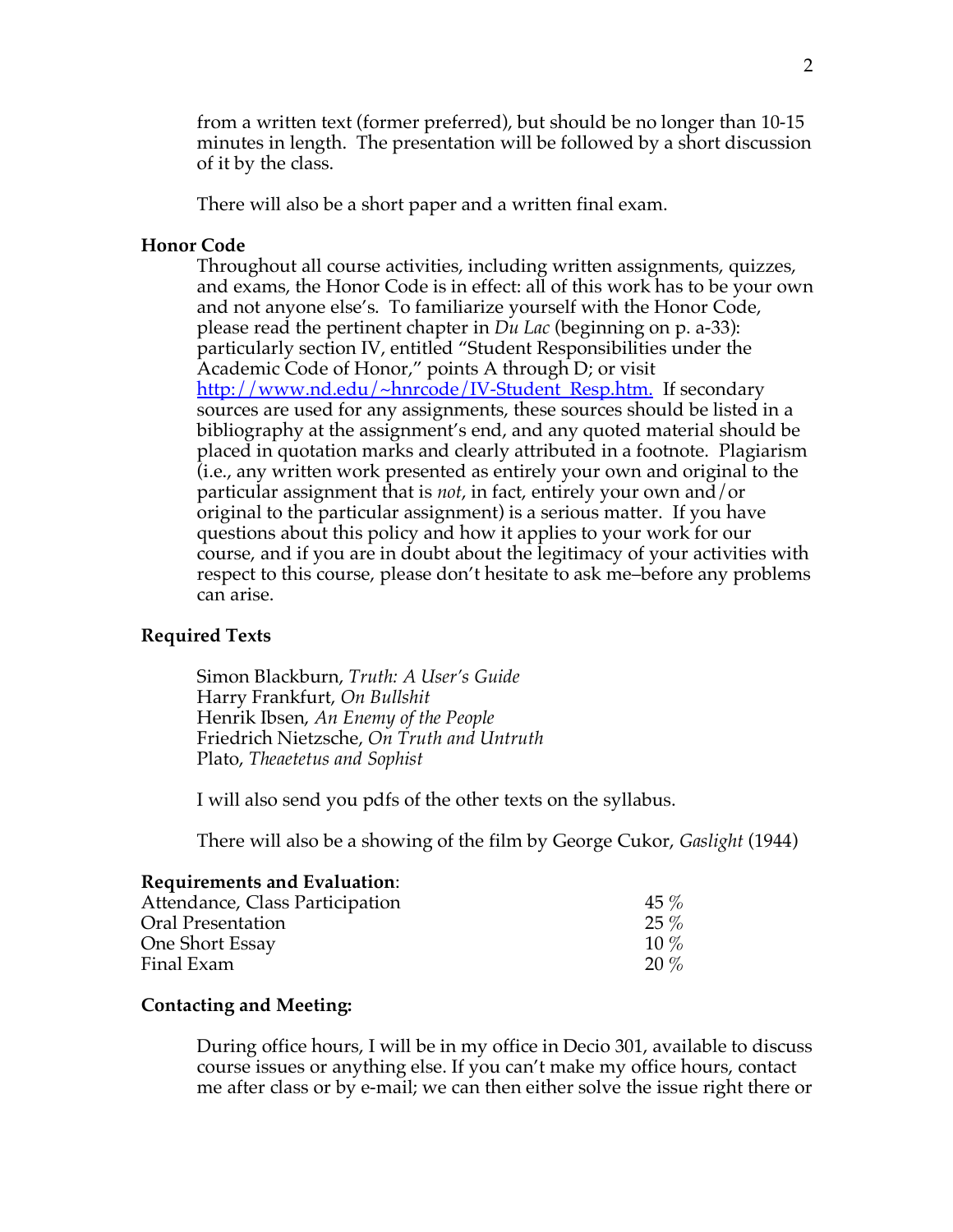set up a time to meet. E-mail (rnorton@nd.edu) is a good way to get in touch with me to ask specific questions.

# **Week One**

|                  | Wednesday<br>Aug. 23                   | Introduction<br>Assignment:                           | The Truth about Truth<br>Plato, Theaetetus and "Introduction"                                                                     |
|------------------|----------------------------------------|-------------------------------------------------------|-----------------------------------------------------------------------------------------------------------------------------------|
| Week Two         | Monday<br>Aug. 28                      | Origins<br>Assignment:                                | Plato, Sophist<br>Simon Blackburn, Truth: A Guide,<br>"Introduction" and Chapter 2 "Man the<br>Measure"                           |
|                  | <b>Wednesday</b> Origins II<br>Aug. 30 | Assignment:                                           | Aristotle, excerpts from <i>Metaphysics</i> etc.                                                                                  |
|                  | <b>Week Three</b><br>Monday<br>Sept. 4 | Correspondences<br>Assignment:                        | Michel de Montaigne, "Of Liars"                                                                                                   |
|                  | Sept. 6                                | Wednesday Truth and Lie I<br>Assignment:              | Henrik Ibsen, An Enemy of the People<br>Acts 1-III                                                                                |
| <u>Week Four</u> | Monday<br>Sept. 11                     | Fear and Trembling<br>Assignment:                     | Henrik Ibsen, An Enemy of the People<br>Acts IV-V                                                                                 |
|                  | Sept. 13                               | <b>Wednesday</b> Hypocrisy and Society<br>Assignment: | Friedrich Nietzsche, "On Truth and Lie<br>in an Nonmoral Sense"<br>Blackburn, Truth, Chapter 4, "Nietzsche:<br>The Arch Debunker" |
| <u>Week Five</u> | Monday<br><b>Sept. 18</b>              | Radical Skepticism<br>Assignment:                     | Nietzsche, "On The Pathos of Truth"                                                                                               |
|                  | Sept. 20                               | Wednesday The Value of Truth<br>Assignment:           | Nietzsche, Excerpts from The Gay Science<br>and Beyond Good and Evil                                                              |
| <u>Week Six</u>  | Monday<br>Sept. 25                     | The Revaluation of Values<br>Assignment:              | Nietzsche, from The Genealogy of Morals                                                                                           |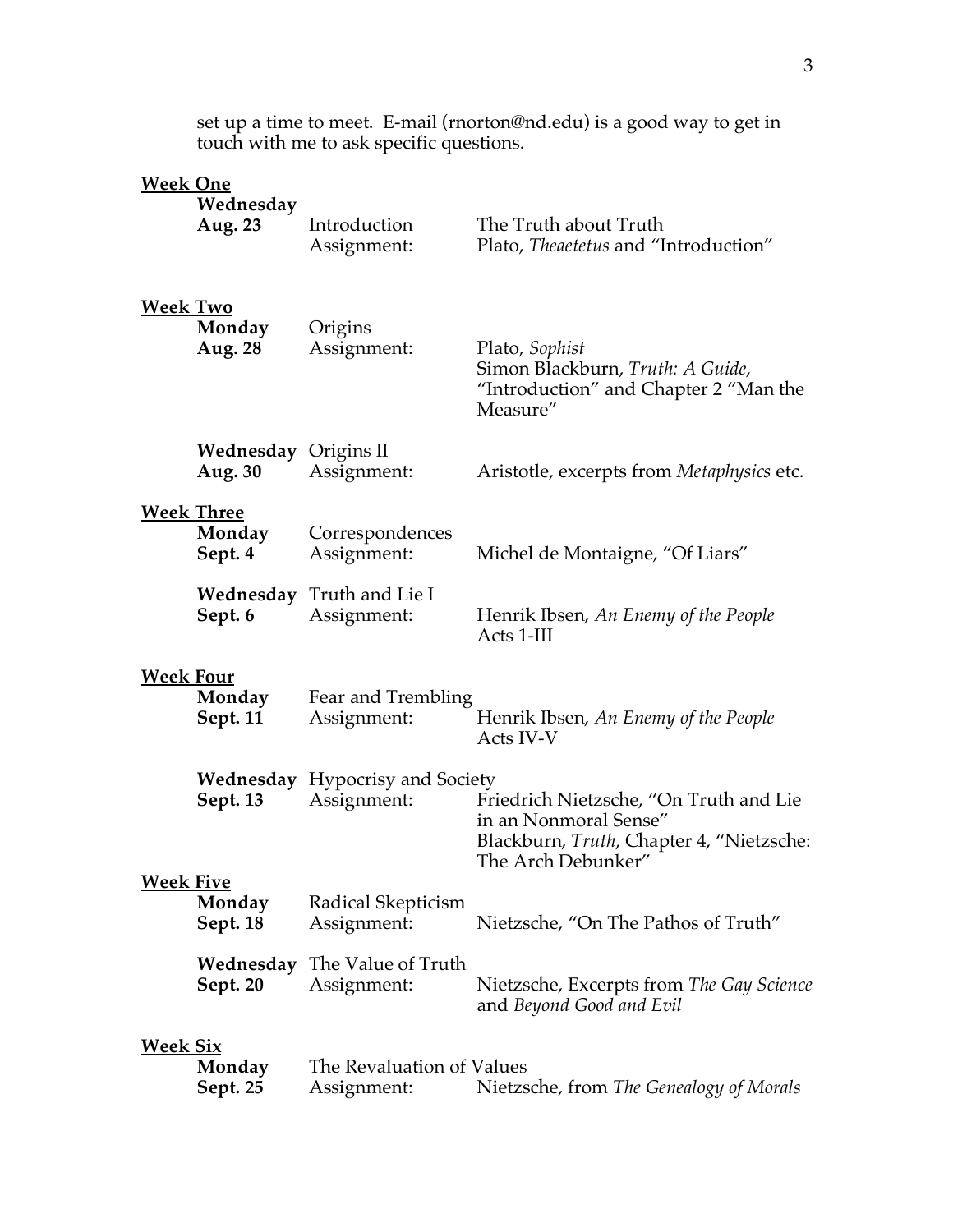|                   | Sept. 27                              | <b>Wednesday</b> Pragmatic Solutions<br>Assignment:        | William James, "Pragmatism's<br>Conception of Truth"                                                    |
|-------------------|---------------------------------------|------------------------------------------------------------|---------------------------------------------------------------------------------------------------------|
|                   | <b>Week Seven</b><br>Monday<br>Oct. 2 | <b>Against Idealism</b><br>Assignment:                     | William James, "The Will to<br>Believe"<br>Blackburn, Truth, Chapter 1, "Faith,<br>Belief and Reason"   |
|                   | Oct. 4                                | <b>Wednesday</b> Transcendent Possibilities<br>Assignment: | Bertrand Russell, "William James's<br>Conception of Truth"                                              |
| <b>Week Eight</b> | Monday<br>Oct. 9                      | Doubts<br>Assignment:                                      | Bertrand Russell, "On the Nature of<br>Truth and Falsehood" and "Truth and<br>Falsehood"                |
|                   | Oct. 11                               | <b>Wednesday</b> For Realism<br>Assignment:                | G.E. Moore, "The Nature of Judgment"                                                                    |
|                   | <b>Mid-Term Break</b><br>Oct. 14-22   |                                                            |                                                                                                         |
| <b>Week Nine</b>  | Monday<br>Oct. 23                     | How to Judge the Truth<br>Assignment:                      | Ludwig Wittgenstein, Remarks on Truth<br>Blackburn, Truth, Chapter 5 "The<br>Possibility of Philosophy" |

|                 |         | Possibility of Philosophy"                                          |                                                                |
|-----------------|---------|---------------------------------------------------------------------|----------------------------------------------------------------|
|                 |         | <b>Wednesday</b> Representation, Subjectivity and Intersubjectivity |                                                                |
|                 | Oct. 25 | Assignment:                                                         | Richard Rorty, "Representation, Social<br>Practice, and Truth" |
| <b>Week Ten</b> |         |                                                                     |                                                                |
|                 | Monday  | Truth, Consensus, and Transsubjectivity                             |                                                                |
|                 | Oct. 30 | Assignment:                                                         | Jürgen Habermas, "Richard Rorty's<br>Pragmatic Turn"           |

**Wednesday**